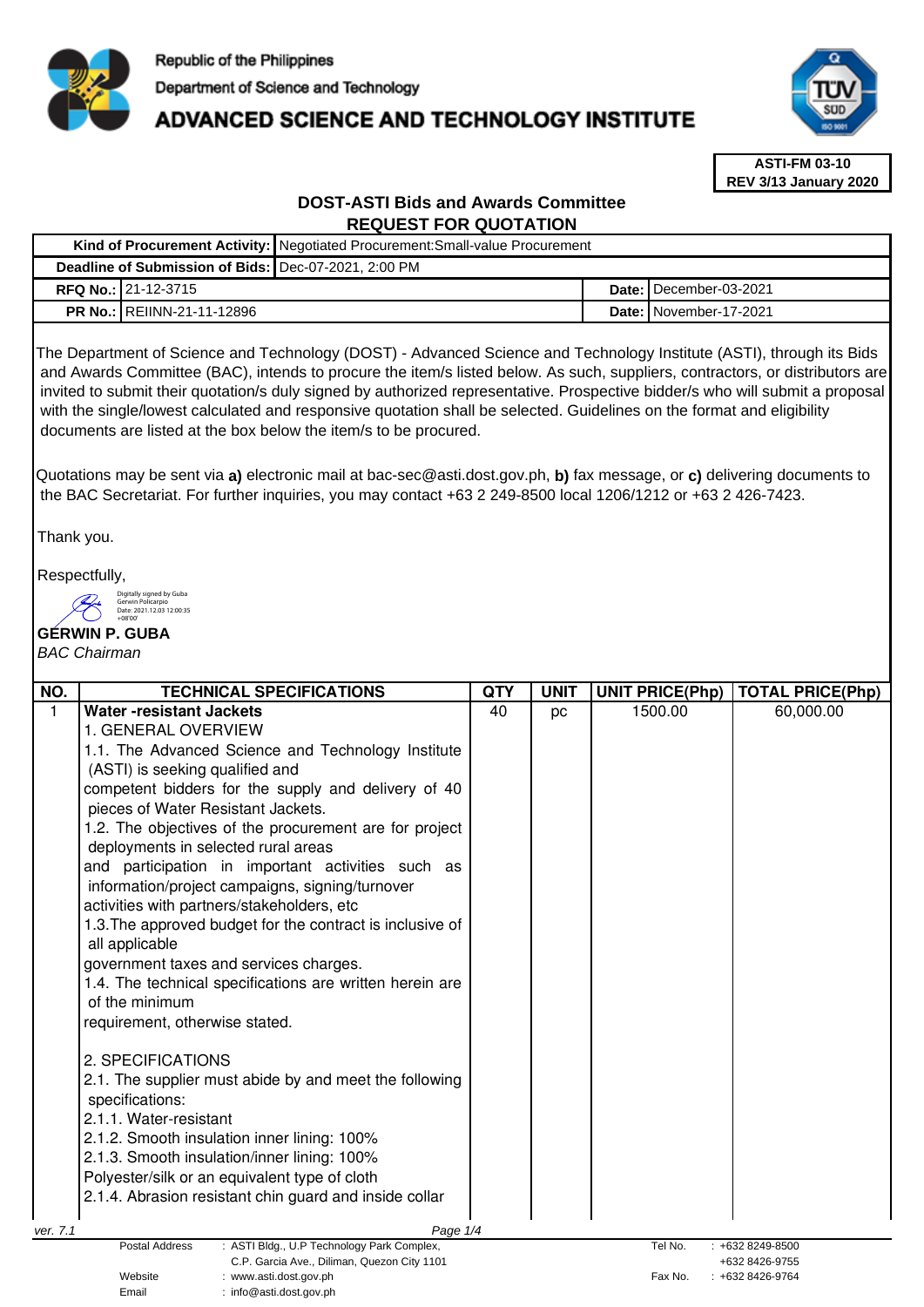#### **GUIDELINES**

#### **A. Submission of Quotations**

- 1. Quotation/s shall include the Request for Quotation and/or the Purchase Request Number as state above;
- 2. Pictures or brand/model names or numbers, if applicable, should be specified in the quotation/s; and
- 3. Quotation/s must be signed by the company's duly authorized representative.

#### **B. Eligibiliy Requirements**

Pursuant to Annex "H" or Consolidated Guidelines for the Alternative Methods of Procurement of the 2016 Implementing Rules and Regulations (IRR) of Republic Act (RA) No. 9184, as amended by Government Procurement Policy Board Resolution No. 21-2017 dated 30 May 2017, the following documents shall be submitted except for Repeat Order, Shopping under Section 52.1(a), and Negotiated Procurement under Sections 53.1 (Two-Failed Biddings), and 53.5 (Agency-to-Agency):

#### **For Procurement of Goods**

- 1. Upon submission of quotation
	- PhilGEPS Platinum Membership Certificate including Annex "A". If not available, the following alternate documents may be submitted:
		- PhilGEPS Registration Number
		- Mayor's Permit
			- For individuals/professionals engaged under Section 53.6, 53.7 and 53.9 of the 2016 IRR of RA No. 9184, only the Bureau of Internal Revenue (BIR) Certificate of Registration shall be submitted in lieu of the Mayor's Permit.
- 2. Upon issuance of Notice of Award (NOA)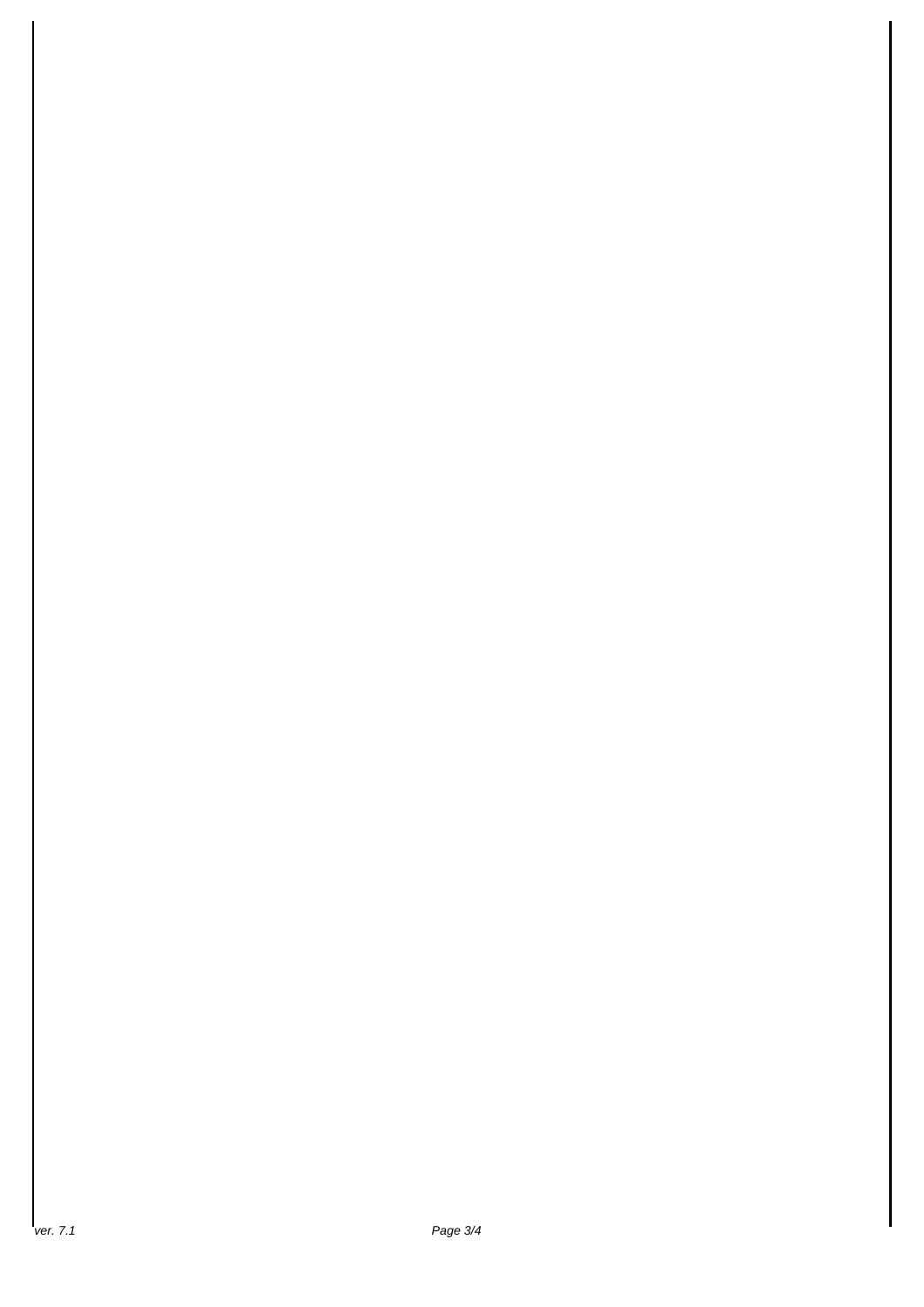- ✓ Omnibus Sworn Statement
	- Applicable only for bidders who have submitted their quotation on item/s with a total Approved Budget for the Contract (ABC) of above Php50,000.00.
- Income/Business Tax Return
	- Applicable only for: **a)** bidders who have submitted their quotation on item/s with a total ABC of above Php500,000.00; and **b)** bidders for Lease of Real Property and Venue (except for government agencies as lessors).

#### **For Procurement of Infrastructure**

- 1. The requirements for Goods with the same submission indicated therein; and
- 2. Valid Philippine Contractors Accreditation Board License.

#### **For Procurement of Consulting Services**

- 1. The requirements for Goods with the same submission indicated therein; and
- 2. Valid Professional Regulation Commission License or Curriculum Vitae.

**NOTE:** For new suppliers, submit a BIR Certificate of Registration for accounting purposes.

#### **C. Terms and Conditions**

- 1. Additional requirements, if necessary, may be requested by the BAC depending on the item to be bid;
- 2. For all kinds of procurement, the bidder who passed the bid evaluation, shall submit a duly notarized Omnibus Sworn Statement upon issuance of NOA, unless otherwise provided;
- 3. All transactions are subject to creditable withholding tax and final Value Added Tax or percentage tax per revenue regulation/s of the BIR;
- 4. A penalty of one-tenth of one percent (0.001) of the total value of the undelivered goods/services shall be charged as liquidated damages for every day of delay of the delivery; and
- 5. The DOST-ASTI reserves the right to accept or reject any proposal, to annul the bidding process, and to reject all proposals at any time prior to contract award, without thereby incurring any liability to the affected proponent or proponents.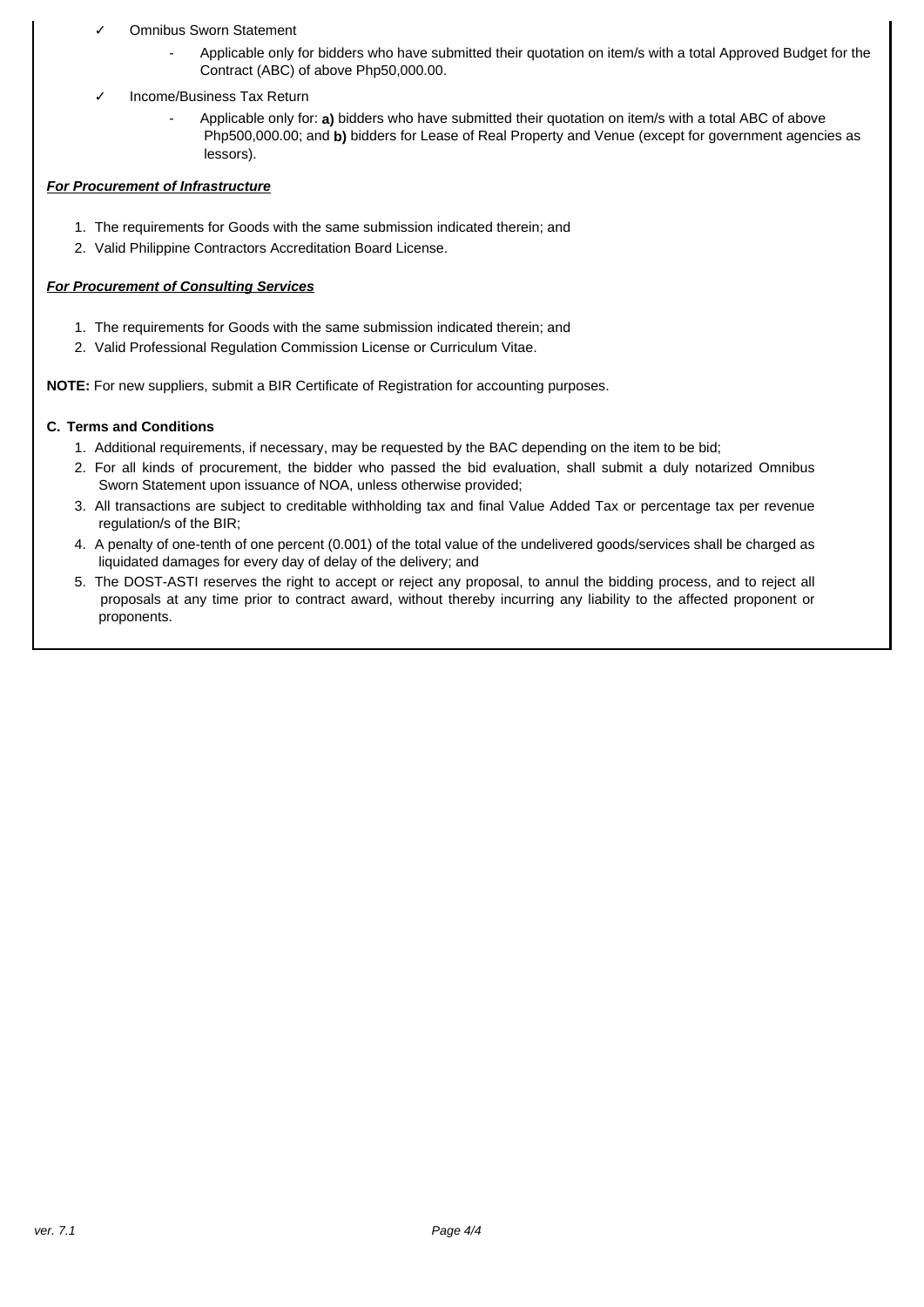